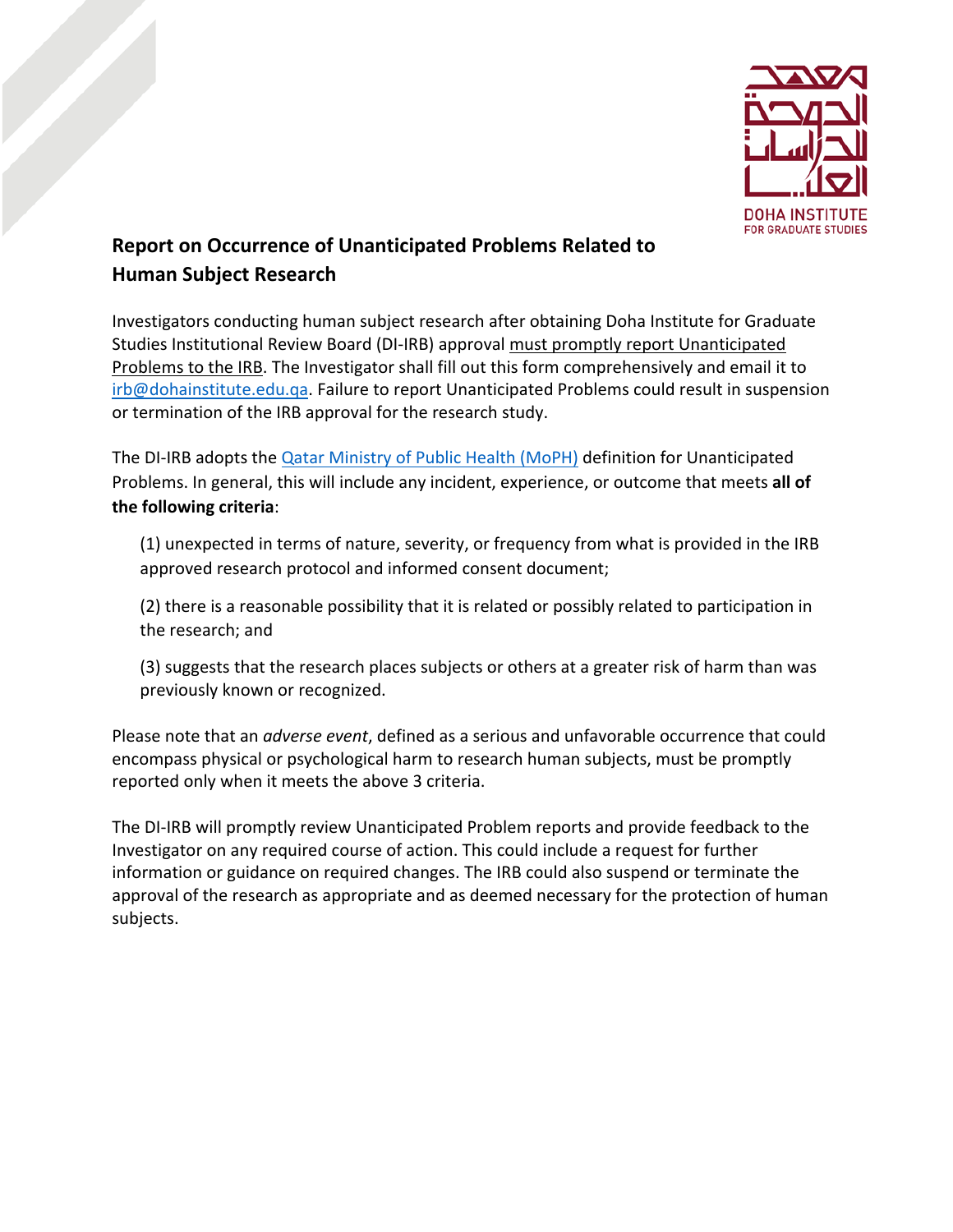**Please fill out the below with as much detail as possible:**

| Name of Investigator:    |
|--------------------------|
| Date:                    |
| Research Study title:    |
| <b>IRB Approval No.:</b> |

1) Who was affected by this Unanticipated Problem?

2) Please explain the date, time and location of the Unanticipated Problem.

3) Please explain the details of what happened.

4) How did you deal with this Unanticipated Problem?